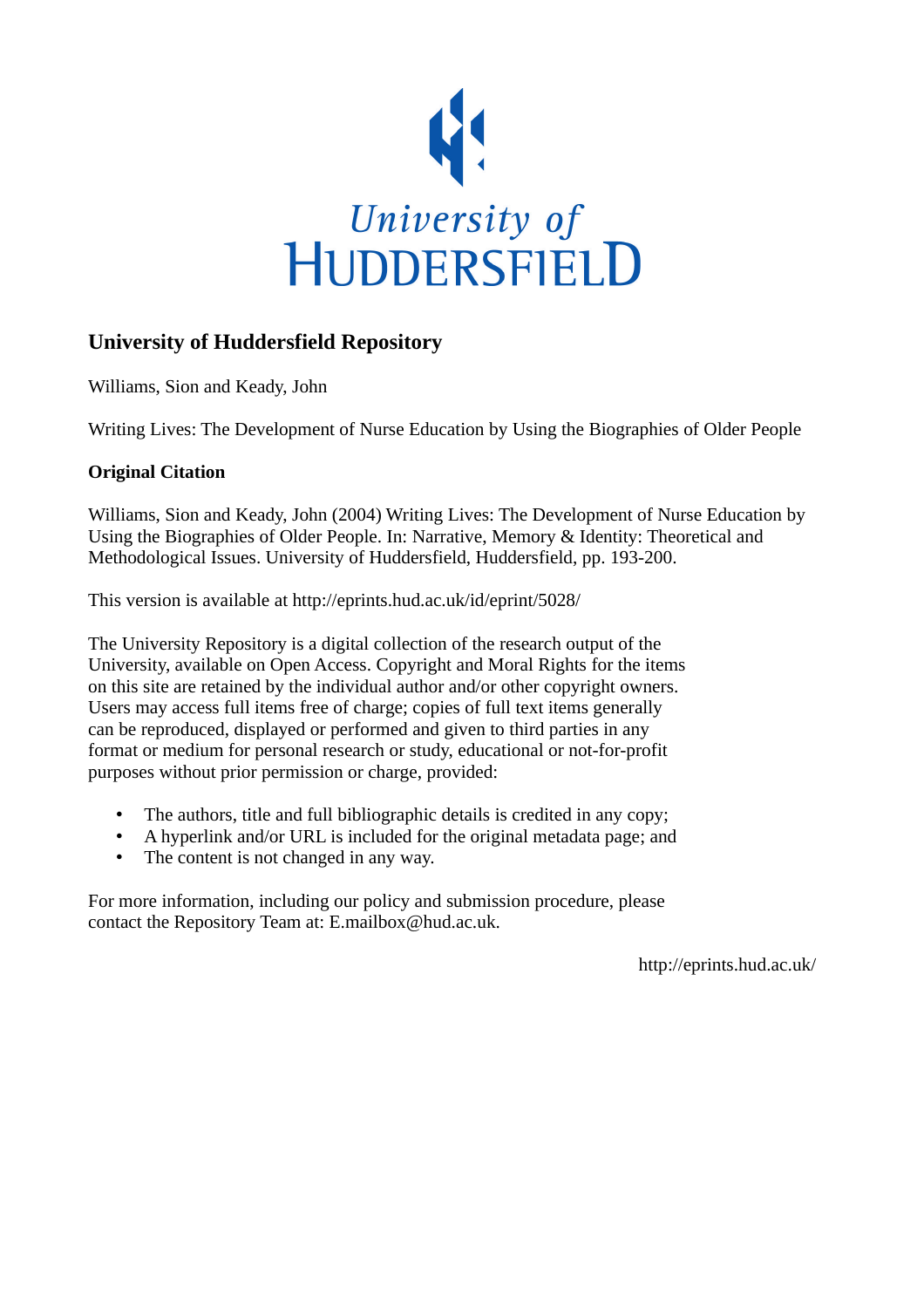# 17 Writing Lives: The Development of Nurse Education by Using the Biographies of Older People SION WILLIAMS AND JOHN KEADY

#### **Abstract**

The development of gerontological nurse education in North Wales is an ongoing project and is mainly centred on partnership between the School of Nursing, University of Wales, Bangor and the three local NHS Trusts that cover a substantial, and largely rural, geographical area. The *Health care and ageing* module coursework focuses on a biographical approach to understanding ageing and chronicity, underpinned by an emic viewpoint. Following preparation by the primary lecturer (SW), this requires the production of a 3,500 word assignment based on taking the life history of an older person from their work setting. The module assessment and engagement strategy utilises Johnson's (1978) framework as the basis for completing an older person's life history. The current *Health care and ageing* programme commenced in 1998 and so far five cohorts (n=46) have successfully completed the module. This chapter explores the theoretical rationale for developing and evaluating the '*Health care and ageing: integrating perspectives'* module on the DPP framework, a short 15 day course that is accessed by nurse practitioners from a range of settings within the NHS and private sectors, including acute, and community sectors, mental health and continuing care.

#### **The Value of Biographies in Education**

In the field of nursing, Best (1998) advocates the adoption of biographical strategies to develop the care of older people, asserting that such an approach is 'imperative' in the assessment of individual needs. Best (1998) argues that the current shift in social gerontology has much to offer health care, and in particular nursing, in countering the negative social constructions of old age. Indeed, Clarke, Hanson and Ross (2003) state that in order to deliver 'person centred care' practitioners have to acquire knowledge that is grounded in the individual's values, extending far beyond physical and cognitive needs.

193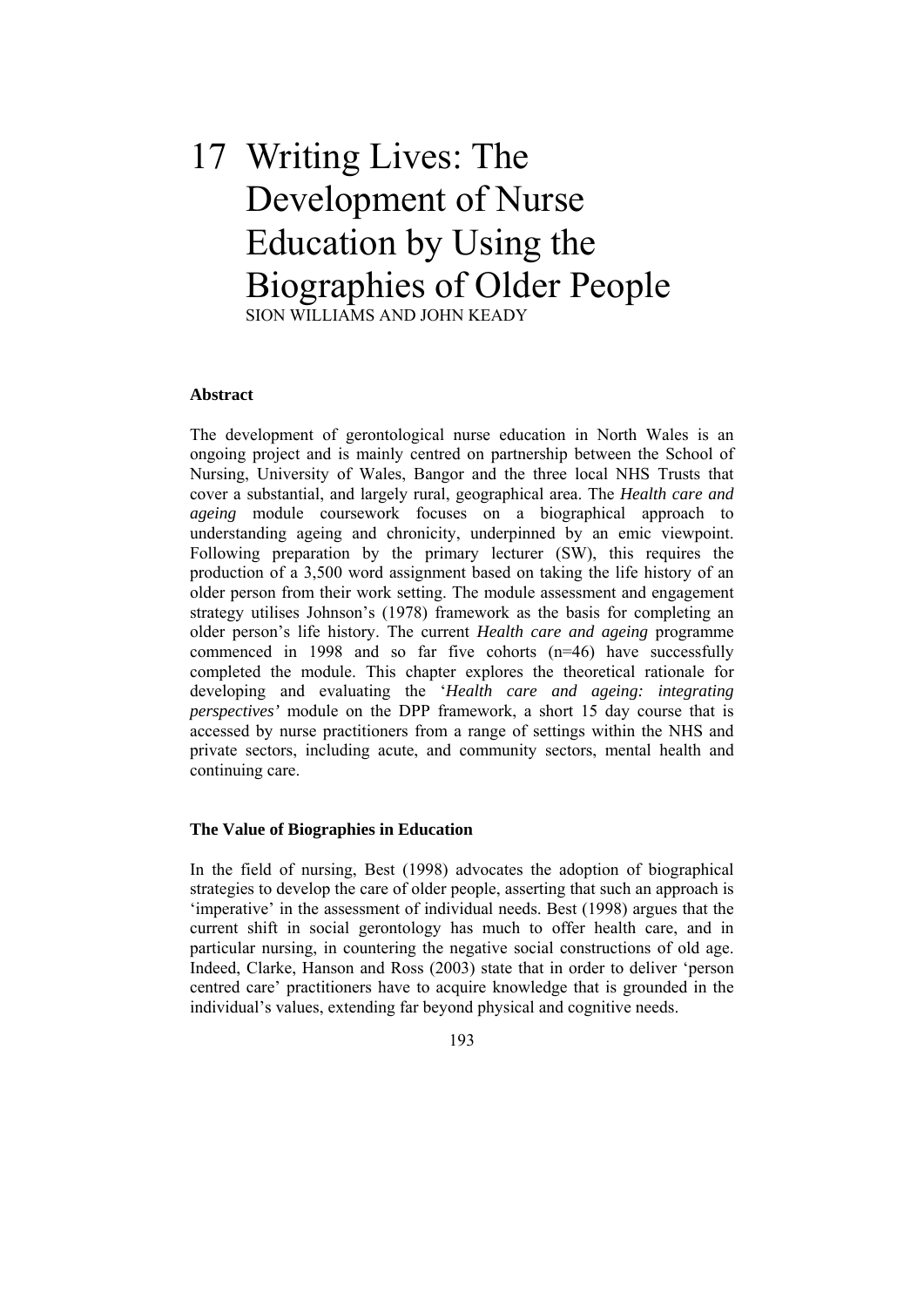The utility of addressing the emic perspective of older people using a biographical approach has been demonstrated by Chambers (1994) in her work exploring widowhood in older women. Chambers (1994) asserts that using life histories allows the 'whole person' to emerge in a unique way. The use of biographical approaches to foster a more person-centred approach is not limited to gerontology, as Hewitt (2000) has developed a life story approach to the care of people with profound learning disabilities. Pickerel (1989) has also indicated the important contribution of life review techniques as a counselling tool in terminal care.

*\_\_\_\_\_\_\_\_\_\_\_\_\_\_\_\_\_\_\_\_\_\_\_\_\_\_\_\_\_\_\_\_\_\_\_\_\_\_\_\_\_\_\_\_\_\_\_\_\_\_\_\_\_\_\_\_\_\_\_\_\_\_\_\_\_\_\_\_\_* 

 In the course work that underpins the Level 2 *Health care and ageing* module Johnson (1978) was selected as the key framework for commencing biographical activity based on its clarity and simplicity. Johnson (1978) proposed 'intersecting careers' that an individual experiences during their life course and that people will ascribe degrees of significance to such 'careers' and life events. In our opinion, the concept of 'careers' as part of life history and their relationships with significant biographical events provided a platform for understanding the emic experience of old age (see also: Gearing and Dant, 1991, p.142). It also emphasised the importance of narrative, the complex nexus of relationships at the heart of 'personhood' and the value of temporal and existential components to chronicity, as emphasised by Corbin and Strauss (1987).

 In addition to Johnson (1978), a number of additional key papers were drawn from the contemporary literature to augment the preparatory lecturers and to indicate the potential scope for the integration of biography into teaching, research and practice. Of particular importance were two papers. First, Best (1998) provided a 'road map' through biography and a starting point for examining narrative and personhood. Secondly, Gearing and Dant (1991) provided further expansion on the usage of biographical approaches and identified the interactionist theory underpinning its application. This approach clearly brought together the exploration of the two key themes of 'meaning' and 'self' as part of the biographical endeavour. Gearing and Dant (1991) also provided a useful operational tenet to Johnson's work by mapping out a framework for 'doing biographical research', as follows:

- 1) based on the foundations of interactionism the biographical approach is focused on subjective reality and as such the 'interpretive self' is "central to our conception of the biographical approach" (p.145);
- 2) the 'interpretive self' is continually developing and is the "product of any individual's biography at a given point in time, what we might more usually refer to as her identity" (p.145);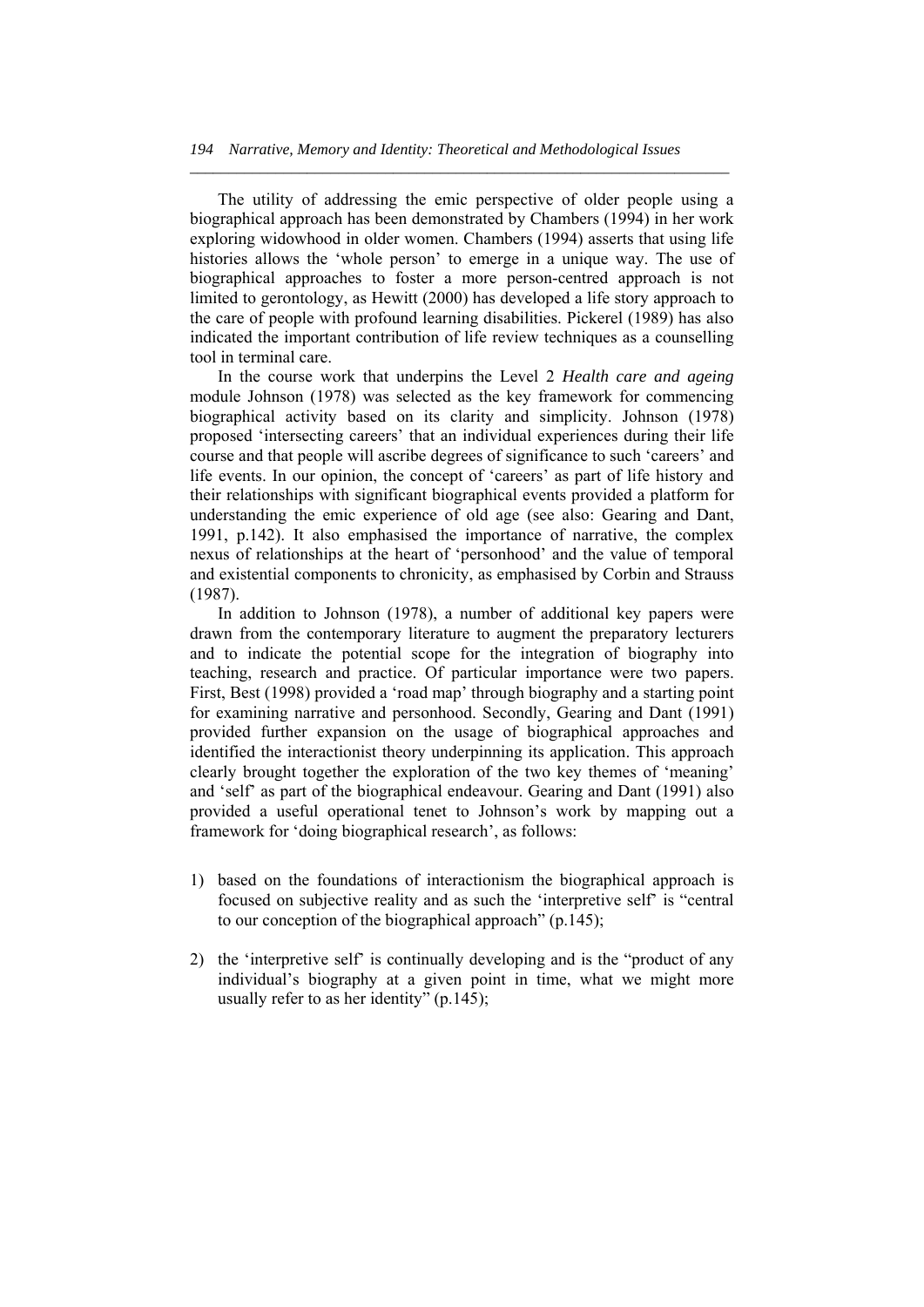3) a biographical interview therefore has to be a "discursive process in which the subject is enabled to reconstruct his or her past life" (p.146).

*\_\_\_\_\_\_\_\_\_\_\_\_\_\_\_\_\_\_\_\_\_\_\_\_\_\_\_\_\_\_\_\_\_\_\_\_\_\_\_\_\_\_\_\_\_\_\_\_\_\_\_\_\_\_\_\_\_\_\_\_\_\_\_\_\_\_\_\_\_\_* 

Such operational advice has proved useful in moving from a classroom to an active phase of biographical learning.

#### **Precepts for Affective Learning**

Affective learning lies at the heart of the *Health care and ageing* module and this approach is succinctly described by Postle (1994) as "learning from experience generates knowledge" (p.33). In the area of nurse education the field of reflective practice has established a rich vein of thought regarding the benefits for practitioners of a reflexive approach to learning through practice (Johns, 1995).

 To conduct affective learning, Postle (1994) highlights the utility of Heron's 'multi modal learning' as a prelude to 'putting the heart back into learning' (p.33). For Postle (1994) the work of Heron describes the processes underpinning learning from experience, essentially involving four types, entitled *practical, conceptual, imaginal* and *affective* modes of learning:

- 1) *practical mode* learning is embedded in 'learning through doing'; primarily, this is focused on attaining competencies in practice skills.
- 2) *conceptual mode* learning is centred on learning 'about' a subject based on the use of language, either spoken, symbolic or mathematical and leading to statements or propositions regarding the subject.
- 3) *imaginal mode* learning is focused on "an intuitive grasp of sequences, processes and situations as a whole" (Postle, 1994, p.33). Also, such use of imagination in learning facilitates the 'envisioning' of 'possible futures'.
- 4) *affective mode* learning describes learning by encounter and total immersion in the direct experience and 'being there'. Affective mode learning sits at the base of the other three approaches which is conceptualised as an 'up hierarchy'  $(4 \rightarrow 1)$ .

 An inherent part of 'multi modal learning' is the reciprocity that exists between these differing modes and pyramids of learning from experience. Burnard (1991) noted in a review of experiential learning the importance of subjective and affective nature of experience that contributes to 'practical' as opposed to 'propositional' knowledge. Furthermore, it is suggested by Burnard (1991) that "experiential knowledge is knowledge through relationship" (p.21)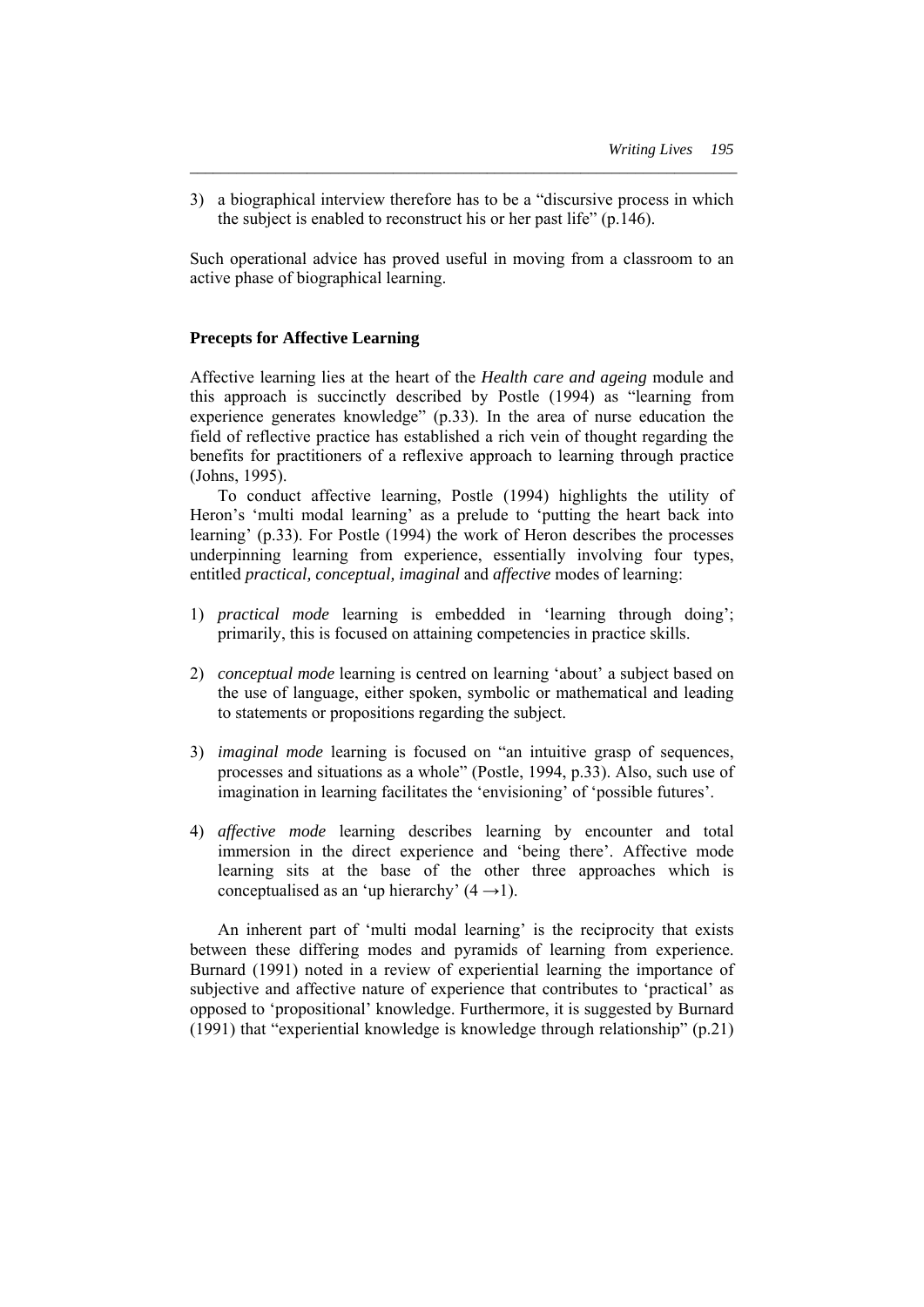gained through direct encounter in order to effect self concept. The 'up hierarchy' proposes a reciprocal relationship between each respective level and as Postle (1994) suggests :

*\_\_\_\_\_\_\_\_\_\_\_\_\_\_\_\_\_\_\_\_\_\_\_\_\_\_\_\_\_\_\_\_\_\_\_\_\_\_\_\_\_\_\_\_\_\_\_\_\_\_\_\_\_\_\_\_\_\_\_\_\_\_\_\_\_\_\_\_\_* 

All three of these modes of learning grow out of and depend in turn for their nourishment on the affective mode, the capacity to learn at an emotional level.

 $(p.34)$ 

 The assertion made by Heron (cited in Postle, 1994) that 'valid knowledge' resulted from an 'openness to feeling' emphasises the importance for Heron of the characteristics described as *affective mode* learning in shaping and driving forward meaningful experiential learning. The 'up hierarchy' depends upon recognising and valuing engagement with the emotional dimensions of experiences and experiential learning.

 Postle (1994) identifies a cultural bias towards 'supremacy of intellect' and the 'idealisation of practicality' (p.35) as factors that limited the focus on what Heron termed *affective mode* learning. Furthermore, Postle (1994) argues that 'with the intensity of addiction' (p.35) we remain with our preferred mode. Interestingly, he suggests that this may be grounded in previous negative biographical experiences resulting in resistance to alternative modes of learning. Postle (1994) developed a model highlighting how individuals may not be able to progress through Heron's modes of learning because of the interaction between past and present. The purpose of the model is to focus on the influence of the two domains of personal experience. These are described as 'archaic' (historical) and the 'existential' (present) which are represented as an 'overlap' between two concentric circles. It is here that Postle (1994) describes the interface between biographical past and present: "I see it through the eyes, feel it through the skin, hear it through the ears, of my history" (p.37).

 The authors found Postle's (1994) focus on the possible linkage between past and present influencing experiential learning both interesting and congruent with Johnson's (1978) framework.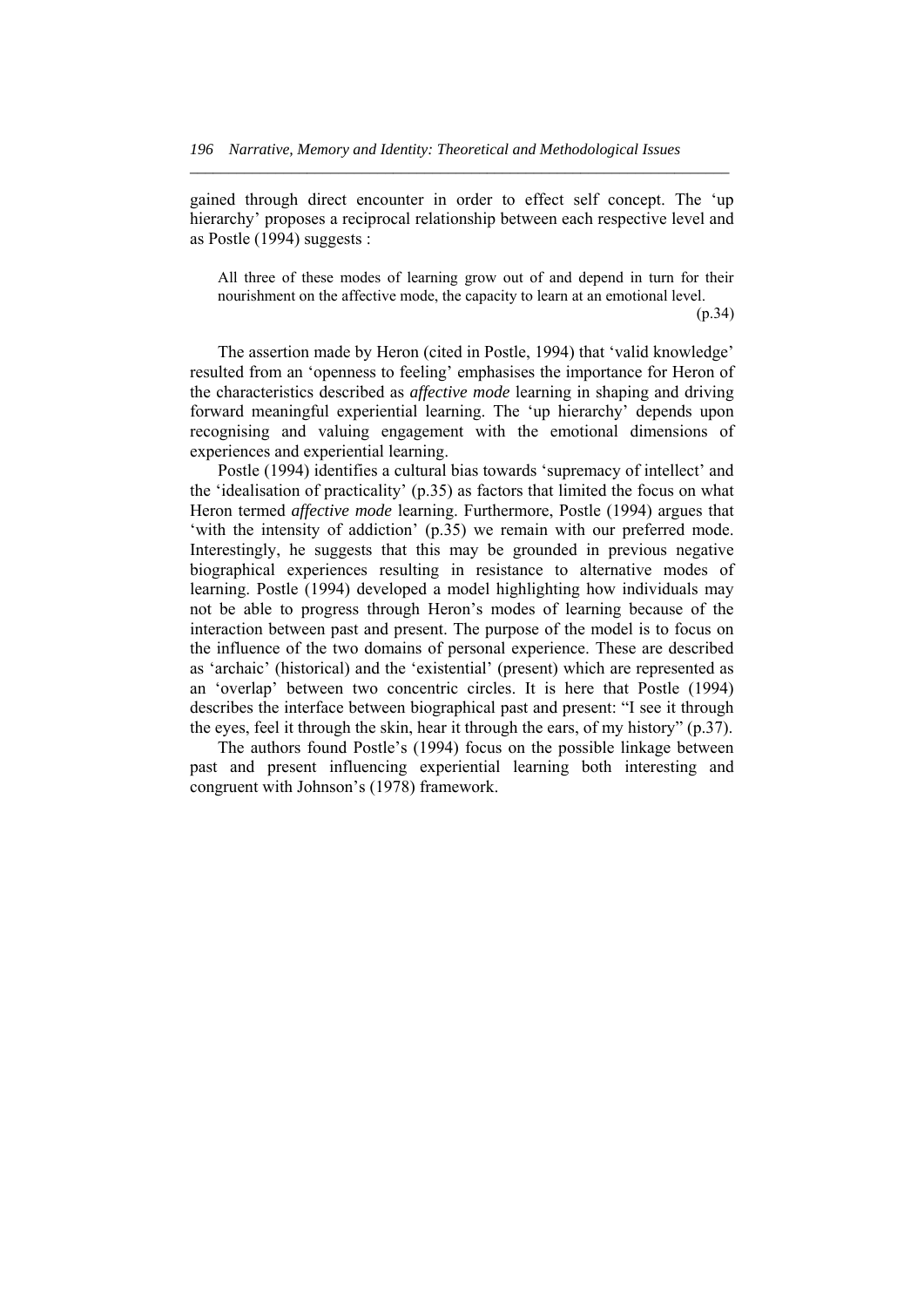#### **Reflections on Using This Approach**

The initial aim *Health care and ageing* module is to immerse students in the lived experience of older people and uncover aspects of 'personhood' (Kitwood, 1997; Department of Health, 2001) and thereby challenge professional constructions of the 'older patient'. From the first cohort the written accounts of the interaction between the nurse and the older person volunteering to share their life history has indicated that *affective mode* learning was present but rather complex in its construction. For example, in classroom discussion, students report high levels of satisfaction from the older person in being involved in taking a life history, and that the majority of older people had disclosed surprisingly rich and intimate narratives. Such disclosures facilitated a sense of discovering 'personhood' and an increased depth to the relationship between nurse and 'patient'.

*\_\_\_\_\_\_\_\_\_\_\_\_\_\_\_\_\_\_\_\_\_\_\_\_\_\_\_\_\_\_\_\_\_\_\_\_\_\_\_\_\_\_\_\_\_\_\_\_\_\_\_\_\_\_\_\_\_\_\_\_\_\_\_\_\_\_\_\_\_\_* 

 Moreover, during the life review process, *affective mode* learning has been instrumental in shaping the nurse's constructions of old age based on points of recognition between their life story and that of the older person. These points of recognition include marriage, the birth of children, experience of illness, bereavements and so on. We have tentatively described this phenomenon as 'the epiphany of joint narratives'.

 So far in our thinking, 'the epiphany of joint narratives' is dependant upon the interplay between the student's 'individual history' (archaic personal experience) and the 'present time events' (existential personal experience) during the narrative. It seems that the taking of the life history resulted in an awareness and then an interrelationship between the 'archaic' and 'existential' (Postle, 1994) dimensions in the case of the student and the older person. For the nurse engaged in this process learning was focused on both the altered 'mental construction' (Guba and Lincoln, 1989) of ageing and the shared 'personhood' (Kitwood, 1997) that existed between themselves and the older person. These early thoughts utilise and build upon Postle's (1994) framework and highlight the importance of relationships in shaping narrative based learning and the resultant 'joint narratives'.

 In some cases the 'joint narratives' between the nurse and the older person have been focused on a particular intersection between their 'careers' (Johnson, 1978), such as the experience of a miscarriage earlier in life. This resulted in an intense experience that was reported at times as distressing both during and after the taking of the life history. We propose that these experiences can lead to the initiation of a 'co-counselling' relationship (Heron, 1979 cited in Mulligan, 1994) between the student and the older person. Mulligan (1994) describes this process as "the ungluing of my thoughts and feelings" and "regressing to earlier periods of one's life" (p.53). As noted by Mulligan (1994), such a process results in a re-evaluation of life decisions, beliefs and the 'script' associated with the original event.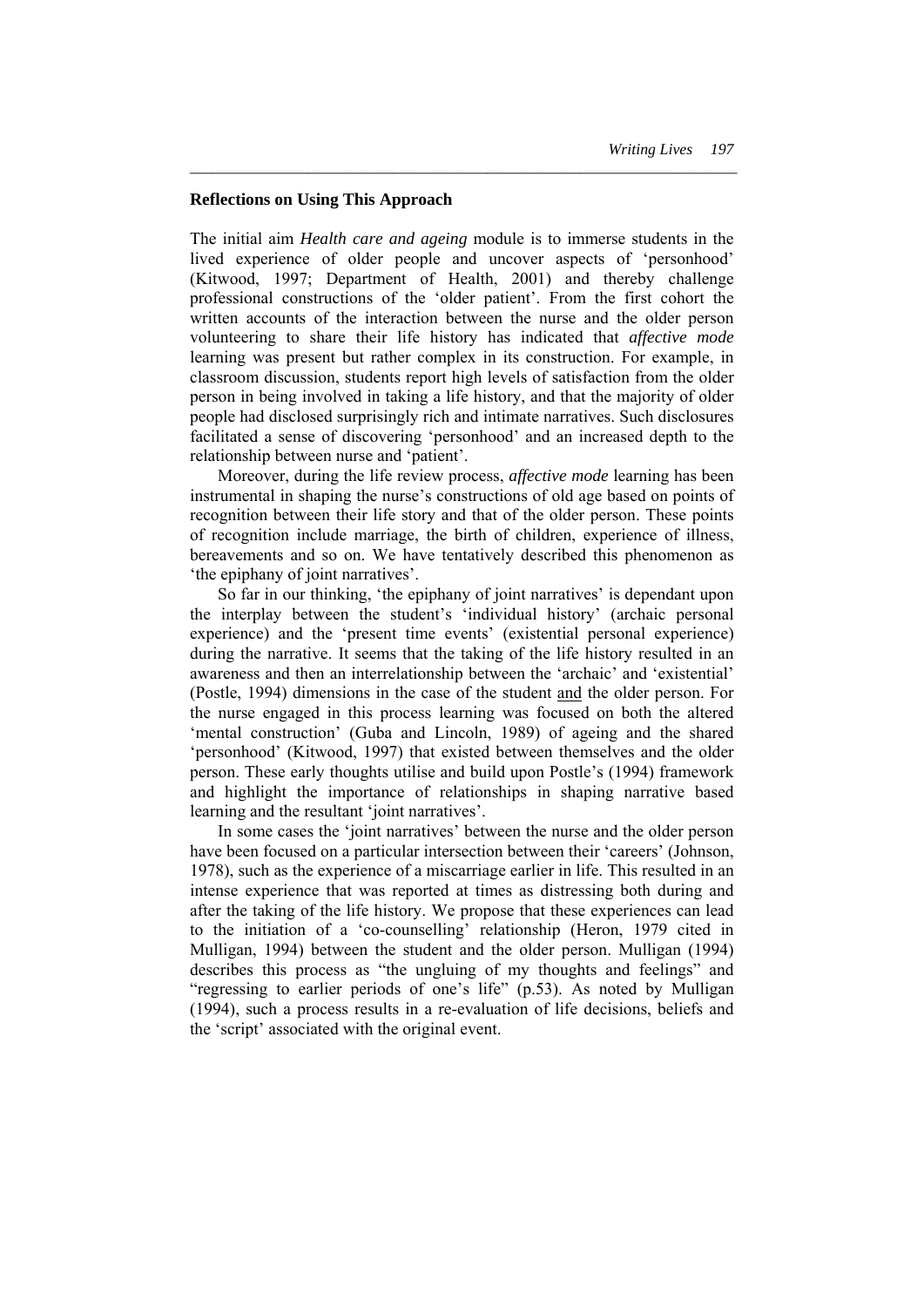*\_\_\_\_\_\_\_\_\_\_\_\_\_\_\_\_\_\_\_\_\_\_\_\_\_\_\_\_\_\_\_\_\_\_\_\_\_\_\_\_\_\_\_\_\_\_\_\_\_\_\_\_\_\_\_\_\_\_\_\_\_\_\_\_\_\_\_\_\_* 

#### **A New Direction: Towards 'Transformative Unlearning'**

From our immersion in the coursework over the last five years and contact with the nursing students, we would suggest that 'the epiphany of joint narratives' and (some) student's engagement in 'co-counselling' (Heron, 1979 cited in Mulligan, 1994) has implications for nurse education. This is primarily based on a realisation that it is important to understand the demands and dynamics of *affective mode* learning and that nurse education needs to change from the 'empty vessel' approach to a more interactive way of being, mirroring the interpersonal component that is central to nursing care.

 Interestingly, Macdonald (2002) has recently highlighted the value of 'transformative unlearning' as part of nurse education and emphasises the importance of providing a "safe place for dialogue to promote transformative learning" (p.170). Macdonald (2002) also identifies the core elements of a transformative paradigm of learning, mapping out how important 'unlearning' established practices is as a prelude to engaging with new patterns of working; for students, this operates at both an intellectual and emotional level. As Macdonald (2002) succinctly describes this process as follows:

its primary orientation is discernment, a personal growth process involving the activities of receptivity, recognition and grieving. (p.171)

 Moreover, discernment requires an 'active dialogue' with the self and with colleagues that are informed, engaged and trusted. Such a 'community of learners' is important as the process is characterised by vulnerability and challenges to the nurses' sense of professional identity.

 The parallels between this critique and with the students' experiences on the *Health Care and Ageing* module are striking. In our experience, *Affective mode* learning embraces experiential learning that establishes the basis for a dialogue with the self and provides 'the key mode' (Heron cited in Postle, 1994) for other modes of learning that then contribute towards what Macdonald (2002) describes as 'learning new practices'. The development of 'joint narratives' from taking the life history of the older person is the catalyst for 'unlearning' (Macdonald, 2002) and emerges from a dialogue between the older person and the nurse to a dialogue with the nurses' sense of self. Hypothetically, the 'epiphany of joint narrative' then links the 'archaic' and 'existential' ways of understanding personal knowledge.

 It could also be argued that the 'joint narrative' starts a process of unlearning of constructions that were previously held by nurses and underpinned their practice. An important consideration in the evolution of such 'unlearning' is indeed a 'community of learners' (Macdonald, 2002) that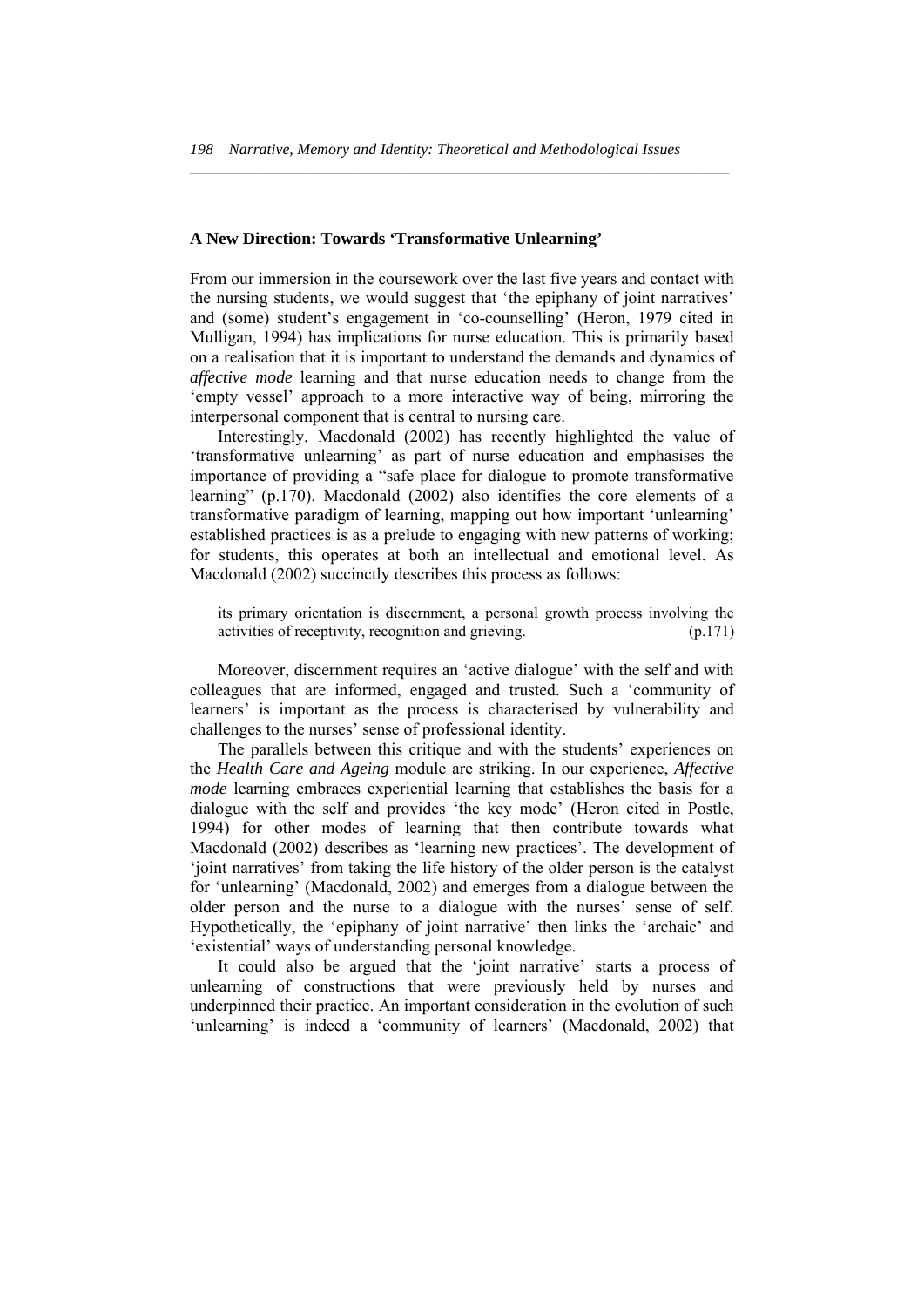importantly includes not only other students, but also the tutor; it is a shared communal journey during time spent on the module and module assignment. The relevance of a 'community of learners' is emphasised by the students in their account of exchanging home phone numbers and informal contacts outside the study days to support and inform each other regarding the life history exercise. The accounts so far provided to us by nurses on the course has highlighted the sense of 'vulnerability' as noted by Macdonald (2002) that is necessary as part of a 'unlearning' process, as well as the outcomes of personal growth and a new sense of learning.

*\_\_\_\_\_\_\_\_\_\_\_\_\_\_\_\_\_\_\_\_\_\_\_\_\_\_\_\_\_\_\_\_\_\_\_\_\_\_\_\_\_\_\_\_\_\_\_\_\_\_\_\_\_\_\_\_\_\_\_\_\_\_\_\_\_\_\_\_\_\_* 

 Based on the experience of the *Health care and ageing* module we would argue that 'vulnerability' as described by Macdonald (2002) requires refinement and is best seen as operating on a continuum ranging from a high to low degree of personal costs. It would seem that some students experience higher costs due to the intersection of their 'careers' (Johnson, 1978) with those of the older person. What Heron (1978) described as 'co-counselling' seemed to occur in those incidences where the student and older person shared a similar intersection in their 'careers' (Johnson, 1978). The authors propose that *affective mode* learning must be understood as also varying in terms of the intensity of the emotional engagement of the student. It would appear that students experiencing intersecting 'careers' and 'co-counselling' are located at the high extremity of a 'cost' or 'vulnerability' continuum. However, associated with such costs or vulnerability, is a deeper level of *affective mode* learning where students located at a lower end of the continuum engage in *surface affective mode* learning. We would suggest that *affective mode* learning is indeed a complex phenomenon and the development of a transformative learning framework (Macdonald, 2002) is required to further its use in educational practice in order to account for vulnerability and personal growth.

#### **Conclusion**

This chapter has attempted to outline the processes and outcomes as part of the *Health care and ageing* module and the application of an approach to learning through affective experience. In a broader context, we suggest that the conclusions drawn from this reflective account have some relevance in developing 'person centred care' from a philosophy to a practice reality. We would also hope that a focus on biographies and life-story work would be a vital starting point in building relationships between practice and personcenteredness. This will be the starting point of a new phase of our work which will produce a more structured evaluation of biography within nurse education, the integration of co-counselling within this process and refinement of 'the epiphany of joint narratives'.